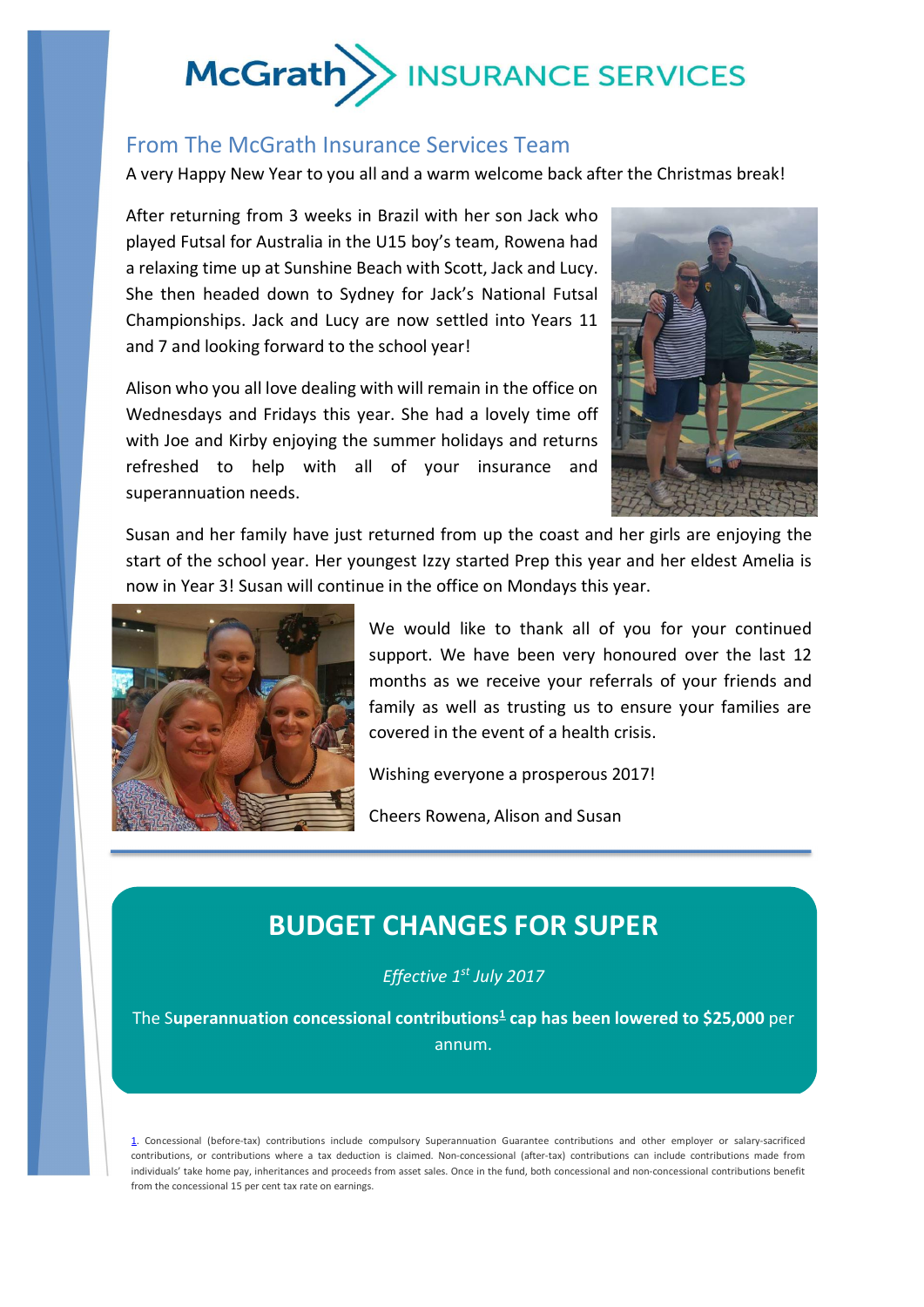# TRAUMA COVER

Trauma Cover provides *financial freedom* in the event of a serious illness so you can focus on recovering. It pays a benefit if you are diagnosed with one of a number of specified medical conditions such as cancer, heart attack or stroke.

This money can help you cover out-of-pocket medical bills and make any lifestyle changes, like permanently reducing your workload. It also allows for your partner to take time off work to care for you.

You can even take a stress-free family holiday after your treatment.

#### **Did you know?**

Cancer is one of the largest causes of claims – accounting for 51% of male and 67% of female claims for OneCare Trauma Cover in 2013. Sadly, 1 in 2 Australians will develop cancer, and 1 in 5 will die from it, before the age of 85.\*

\* 'Cancer in Australia: an overview, 2012' – Australian Institute of Health and Welfare And Australasian Association of Cancer Registries, December 2012.



### **CHILD COVER Protecting Your Most Precious Asset**

*While we all want to wrap our children in cotton wool to protect them, they are at just as much risk as us of suffering a traumatic event.* 

#### **Did you know?**

- $\triangleright$  Among children aged 0-14, almost 2 in 5 have at least one long term condition that has lasted or is expected to last 6 months or more.<sup>1</sup>
- $\triangleright$  In 2016, it is estimated that 650 children (ages 0-14) will be diagnosed with cancer.<sup>2</sup>
- $\triangleright$  The leading cause of death among Australian children (age 1- 14) were injuries, perinatal and congenital, and cancer. <sup>3</sup>

#### **Cover for your children**

- $\triangleright$  Allows access to the best medical treatment money could buy, anywhere in the world.
- $\triangleright$  Ensures your child is as comfortable as possible and you can be with them because you can afford to have the time off work.

*While money cannot buy a quick recovery, the financials pressures can be eased during this emotional time.*

<sup>2</sup> Australian Institute of Health and Welfare 2012. Cancer incidence projections: Australia, 2011 to 2020. Cancer Series no. 66. Cat. No. CAN 62. Canberra: AIHW. <sup>3</sup> Australian Institute of Health and Welfare 2016. Leading causes of death

http://www.aihw.gov.au/deaths/leading-causesof-deaths/

*For more information about insuring your FINANCIAL FREEDOM, please contact us on 07 3379 2299 and we will arrange an insurance review for you.* 

<sup>1</sup> Australian Institute of Health and Welfare 2012. A picture of Australia's children 2012 Cat. No. PHE 167. Canberra: AIHW.